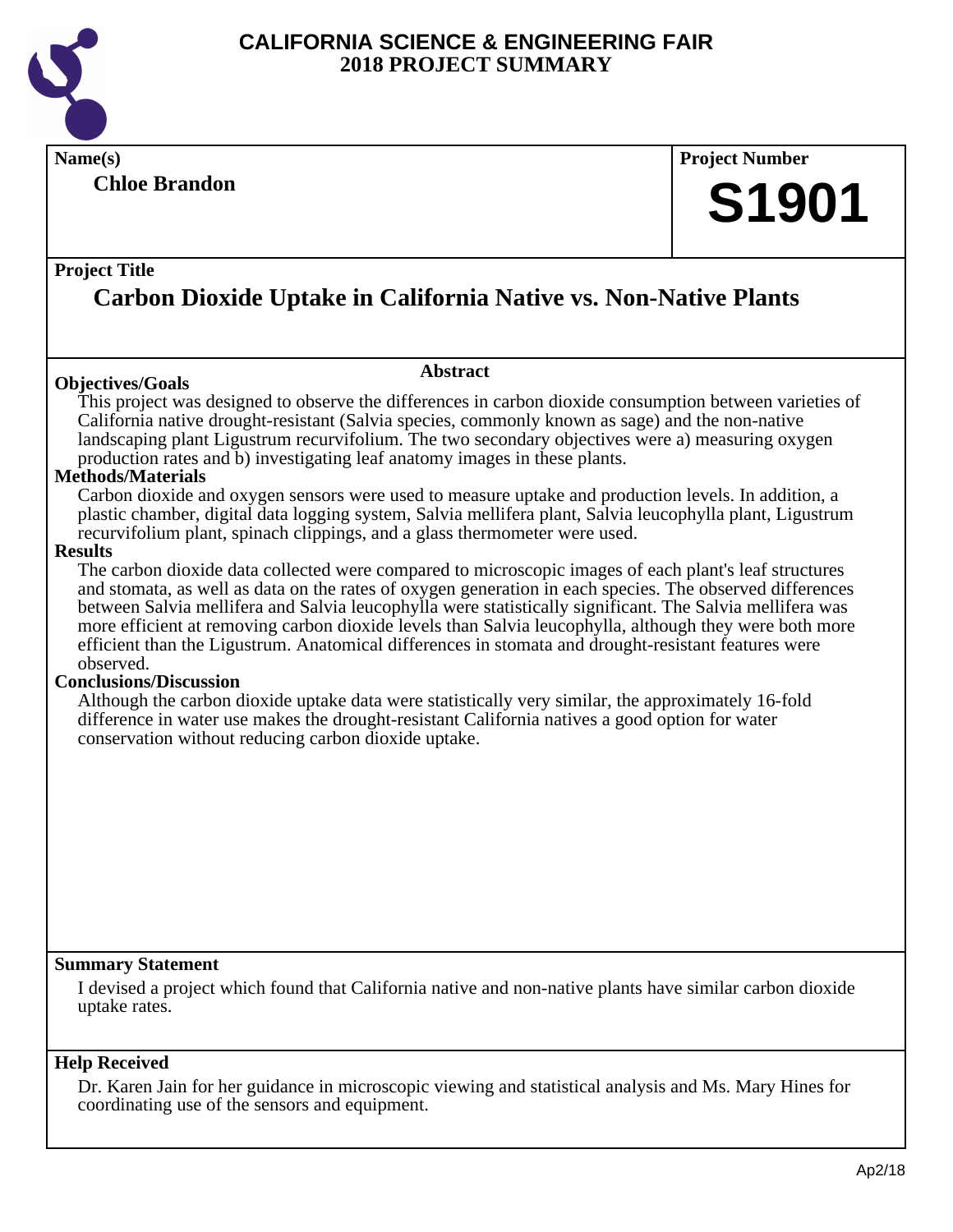

**Ishaan S. Brar**

**Name(s) Project Number**

# **S1902**

#### **Project Title**

### **Effect of X-ray, Ultraviolet, and Microwave Radiation on the Seed Germination and Growth of Phaseolus vulgaris**

#### **Abstract**

**Objectives/Goals** We are exposed to a large number of electromagnetic waves such as Ultraviolet (UV), Microwaves, and X-ray radiations. This experiment is testing the effect of these radiations on seed germination and plant growth.

#### **Methods/Materials**

Materials: 4 bags Miracle-Gro potting soil, 84 containers, water, X-ray machine, UV emitter, Microwave emitter, Phaseolus vulgaris seeds.To perform my experiment, I used kidney bean (Phaseolus vulgaris) seeds. I divided the seeds into several groups. First group was marked as Control. Second group of beans was irradiated with the X-rays. Third group of seeds received UV radiation exposure. Fourth group received microwaves radiation exposure. The seeds were planted in potting soil and watered on alternate days. The day of germination and the length of the plants were recorded for 30 days.

#### **Results**

During the first few days, the x-ray plants grew the fastest. Most of the X-ray exposed plants were taller than the control. Finally, in microwave group, few seeds germinated only in 10 seconds (s) and 20s exposure group and growth was stunted. The results of the experiment show the X-rays actually simulated the initial plant growth, especially in low intensity X-ray exposure group. Also, the UV radiation, delayed the plant seed growth, and then stimulated it to go faster. The only form of radiation that inhibited the growth was the microwaves.

#### **Conclusions/Discussion**

The results of the experiment show Microwave radiation has deleterious effect on seed germination and plant growth. UV and low-intensity X-ray stimulated seed germination and enhanced plant growth.

#### **Summary Statement**

The project showed X-ray and UV radiations enhance plant growth and microwaves inhibit plant growth compared to control.

#### **Help Received**

I set up and performed the experiment myself. X-ray irradiation was performed by licensed professional at Premier Valley medical Group, Bakersfield, CA.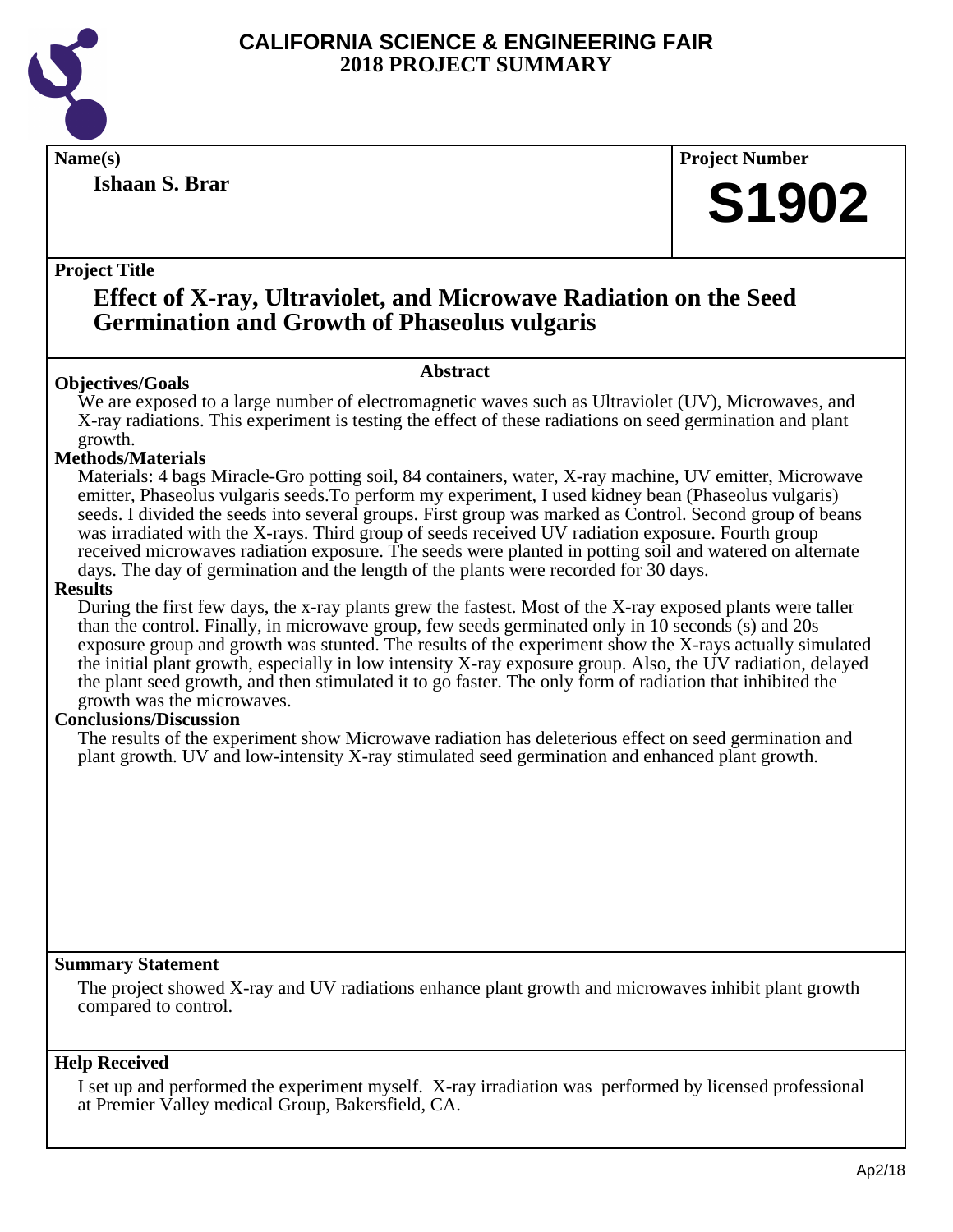

|                                                                                                                          | David Campos; Camryn Macias; Michael Paz                                                                                                                                                                                                                                                                                                                                                                                                                                                                                                                                                                                                                                                                    | <b>Project Number</b><br>S1903 |
|--------------------------------------------------------------------------------------------------------------------------|-------------------------------------------------------------------------------------------------------------------------------------------------------------------------------------------------------------------------------------------------------------------------------------------------------------------------------------------------------------------------------------------------------------------------------------------------------------------------------------------------------------------------------------------------------------------------------------------------------------------------------------------------------------------------------------------------------------|--------------------------------|
| <b>Project Title</b>                                                                                                     | The Effects of Silver Nanoparticles on Radishes                                                                                                                                                                                                                                                                                                                                                                                                                                                                                                                                                                                                                                                             |                                |
| <b>Objectives/Goals</b>                                                                                                  | <b>Abstract</b>                                                                                                                                                                                                                                                                                                                                                                                                                                                                                                                                                                                                                                                                                             |                                |
| and/or bad effects on radishes.<br><b>Methods/Materials</b><br><b>Results</b><br>roots.<br><b>Conclusions/Discussion</b> | Test the silver nanoparticles found in silver nitrate to see if their antibacterial properties will have good<br>Silver nitrate, water, two clay containers with five radish seeds in each, water. One pot was watered with<br>silver nitrate, the other was given water. Growth of radishes was analyzed.<br>Each radish was harvested and analyzed after four weeks. The radishes with added silver nitrate had<br>healthier coloration, did not attract pests, and longer leaves. The plants that were given water had longer<br>After analyzing each radish and comparing them, it can be determined that adding silver nitrate to the soil<br>of growing radishes can increase the quality of produce. |                                |
|                                                                                                                          |                                                                                                                                                                                                                                                                                                                                                                                                                                                                                                                                                                                                                                                                                                             |                                |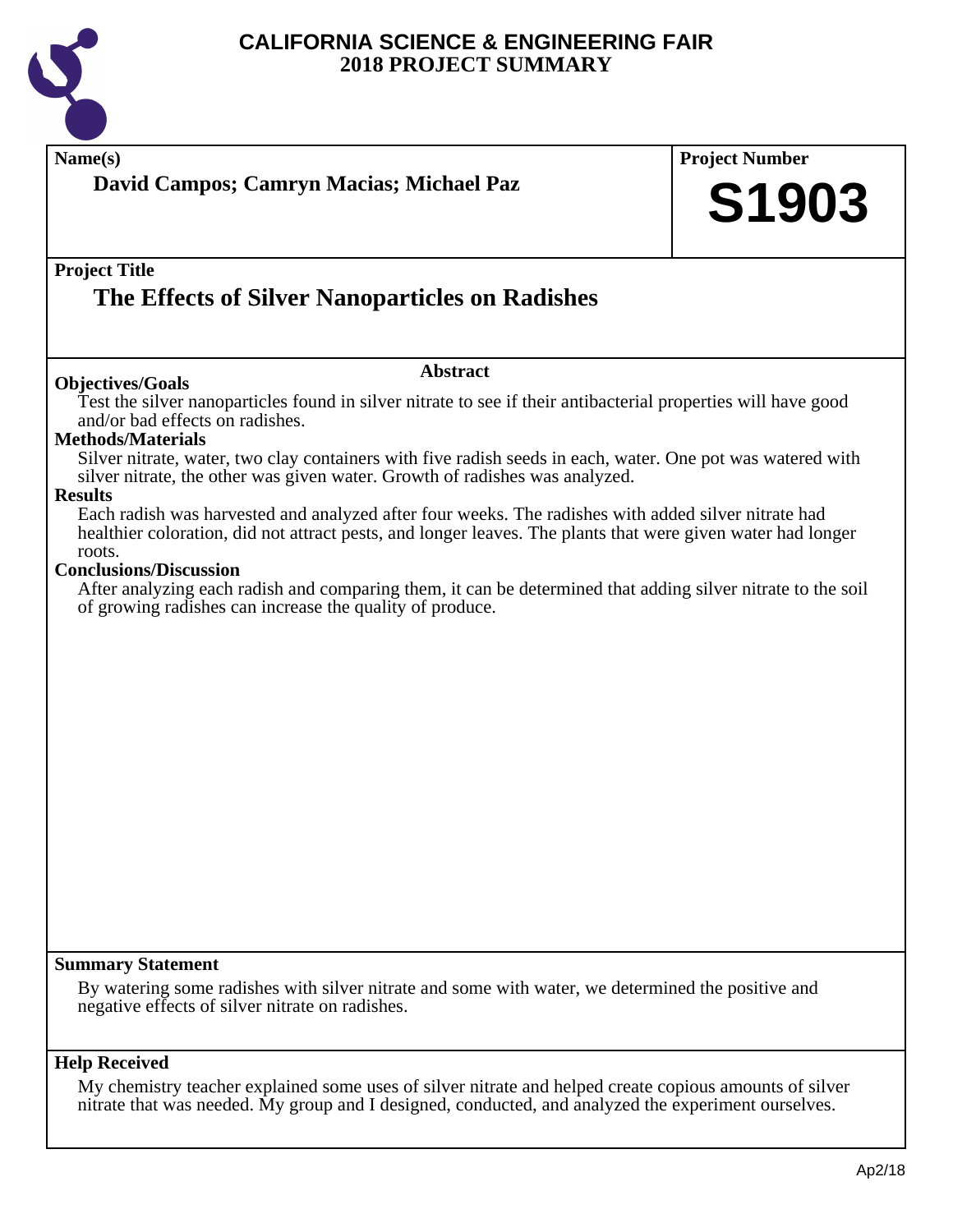

**Anthony J. Castillo**

#### **Name(s) Project Number**

# **S1904**

#### **Project Title**

# **The Effect of Plant-Derived Aerosol Smoke Priming on Gene Expression and Seedling Vigor of Traditional Yemeni Watermelon**

#### **Abstract**

**Objectives/Goals** Current research on plant-derived smoke shows that it functions similar to plant growth hormones. The objective was to test the response of traditional Yemeni watermelon to plant-derived aerosol smoke and measure its effect on seedling vigor and gene expression.

#### **Methods/Materials**

Watermelon seeds were separated into replicates of 25 per treatment and control for six replications. Seeds were placed on screens in a smoke chamber and primed with aerosol smoke for 16, 32, 48, and 64 minutes. Smoke generated in a homemade smoker filled with straw briquettes was funneled through a heater hose into the smoke chamber. Seeds were sown in cups filled with peat moss and grown in an artificial green house. After six weeks, four randomly selected control and treatment seedlings from each replication were used for gene expression analysis using qPCR with three replicates per seedling per gene. Remaining seedlings were dried and metrics recorded to calculate seedling vigor.

#### **Results**

Seedling Vigor tests showed 32 minute treatment rendered the most viable seedlings while control and 16 minutes of treatment rendered the most non-viable. Gene expression was measured as a fold change compared to control gene cla004472. The expression of growth genes cla018893 and cla014050 were measured; an overall decrease in the expression of cla018893 was observed. The expression pattern for cla014050 showed that the 32 minute treatment had the highest expression, and the lowest expression in 64 minutes and the control group. Stress genes cla011165 and cla007751 demonstrated a significant decrease in all treatment groups compared to control.

#### **Conclusions/Discussion**

Results showed aerosol smoke treatment leads to vigorous and more viable plants. There is a clear trend that the longer treatment promoted growth. Effective treatment time ranged from 32-64 minutes. Gene expression data favored 32 minutes for some genes as an optimal treatment time compared to longer treatment times, while others appeared to have a negative response to any smoke treatment.

#### **Summary Statement**

I found that priming seeds with aerosol smoke could provide traditional farmers a low cost alternative to fertilizers, which many farmers need to sustain their living.

#### **Help Received**

I designed this experiment by myself. Seeds were provided by Mohamed A. Al Jumai. Dr. KC Vavra supervised work done at The Lab and taught me how to analyze gene expression data.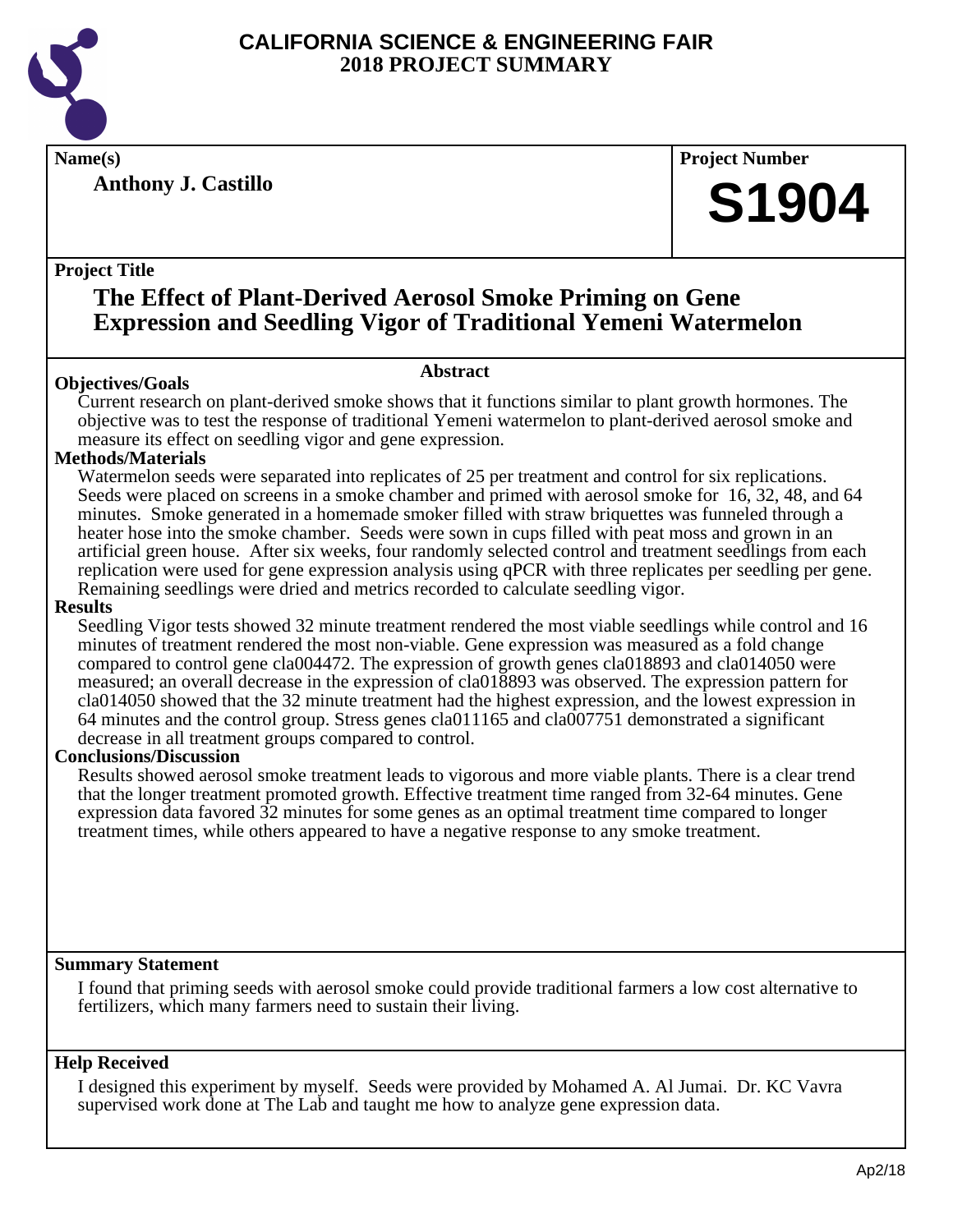

**Name(s) Project Number**

### **Sofia Contreras; Jayna Landeros; Gisele Ortega**

#### **Project Title**

# **Effects of Artificial Light on Solanum lycopersicum var. cerasiforme**

#### **Objectives/Goals**

**Abstract**

The objectives were to test the negative effects of artificial light on cherry tomato plants, by the means of the artificial light being turned on during the night compared to the plants having no artificial light at night in order to simulate how light pollution affects plants in densely populated urban areas. A resulting goal was to figure out if inadequate plant growth led to a worsening of air pollution.

#### **Methods/Materials**

Three small, open greenhouses were built for the purpose of sheltering plants from heavy rain and wind, and to protect them from potential frosts, but they did not block natural sunlight in the daytime. Two tomato plants were housed in each greenhouse, for a total of six potted plants, along with bright lights in the first greenhouse, dim lights in the second greenhouse, and no additional lights in the third greenhouse. These solar powered outdoor lights easily turned on at the onset of darkness, simulating a city lighting up at night.

#### **Results**

Solanum lycopersicum var. cerasiforme thrived when grown in optimal conditions (natural sunlight during daytime and darkness at night) in comparison to less favorable conditions, which included the presence of artificial halogen lights on the plants at night. The control group grew an average of 19.25 cm, the group with dim artificial light grew an average of 6.25 cm, and the group with bright artificial light grew to an average of 11.25 cm.

#### **Conclusions/Discussion**

The results prove how plants in bustling cities never get to "sleep," because they are always exposed to bright light, interfering with the circadian rhythms of plants. This may show correlation to an increase in air pollution, since plants that are never removed from bright environments cannot photosynthesize as well as plants grown in optimal conditions, and will produce less oxygen. This discovery may aid environmentalists in reducing air pollution and light pollution by developing better, more "sleep-friendly" lights for cities.

#### **Summary Statement**

We discovered that the presence of unwanted artificial light affects the growth and oxygen production of Solanum lycopersicum var. cerasiforme (cherry tomato) plants, contributing to the problem of air pollution in dense urban areas.

#### **Help Received**

Pauline Riendeau, Gisele's grandmother, for allowing us to grow the plants in her backyard, our parents for purchasing the materials to construct the greenhouses, and our Chemistry Honors teacher, Mrs. Valle.

**S1905**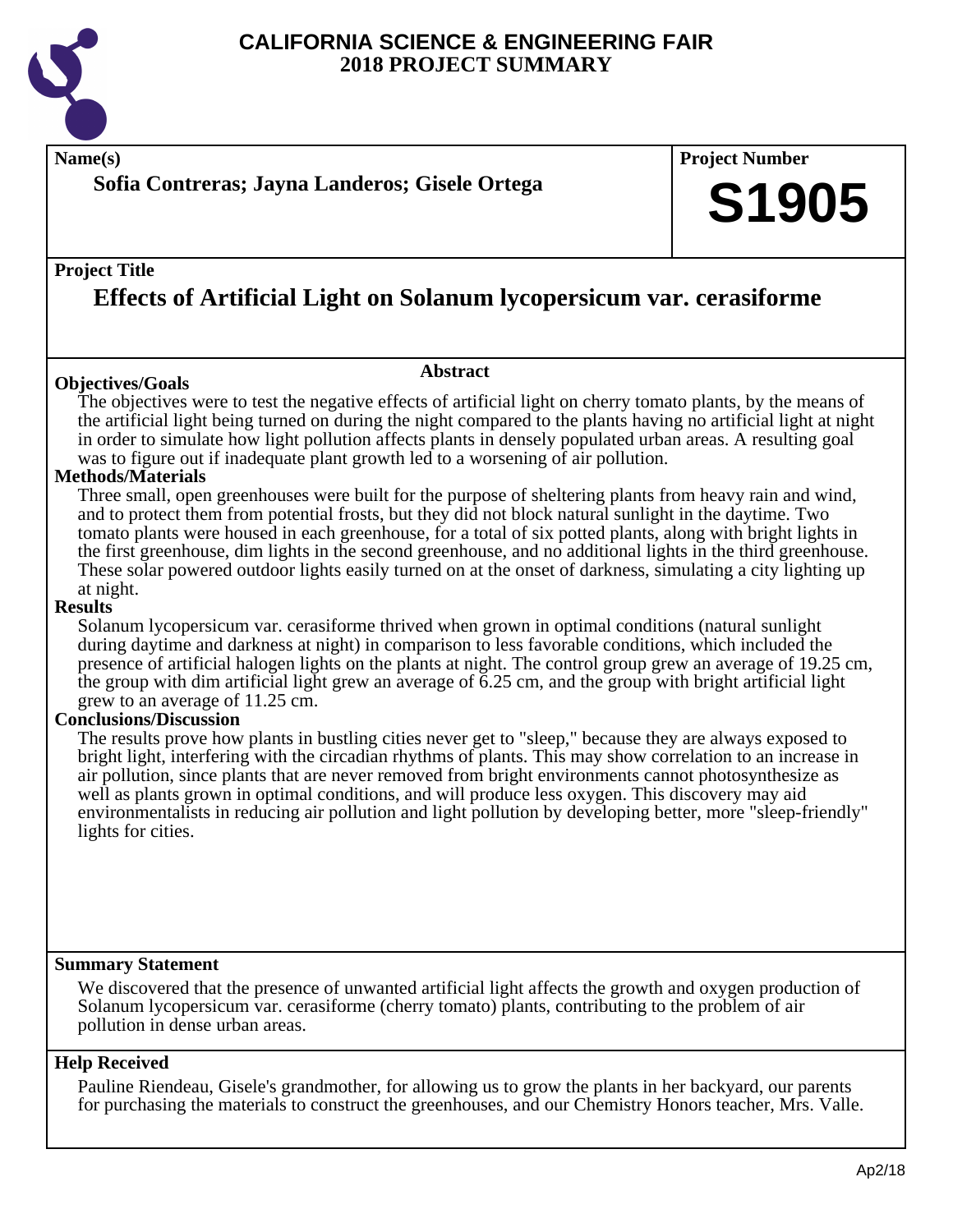

**Mariah G. Cox**

### **Name(s) Project Number**

# **S1906**

#### **Project Title**

# **A Plentiful and Inexpensive Fertilizer Alternative: Human Urine**

#### **Objectives/Goals**

#### **Abstract**

I would like to replace chemical and organic fertilizers with an inexpensive and readily available fertilizer by using healthy human urine. In the poverty-stricken countries, farmers may not be able to afford the costly fertilizers but everyone produces human urine, so you will never run low.

#### **Methods/Materials**

I used 4 different types of plants (Beans, Peas, Zucchini, and Spinach)

For the control I planted 12 of each type of plant and used only bottled spring water.

For the fertilizer I planted 12 of each type of plant and used Dr. Earth 4-4-4 fertilizer every 12th day and watered with bottle spring water every 4th and 8th day, so the plants weren't over fertilized.

For beans, peas, zucchini, and spinach I planted 12 of each type for every urine dilution: undiluted, 1 part urine: 1 part bottled spring water, 1 part urine: 5 parts bottled spring water, and 1 part urine: 10 parts bottled spring water. Gave designated dilution every 12th day and watered with bottled spring water every 4th and 8th day, so the plants weren't over fertilized.

I measured and recorded growth weekly and made note of any observations.

#### **Results**

After two weeks I put my plants out for a day in the sun to kill the mold that was present on the soil. The temperature outside was only 70°F (21.1°C). Not even a week later my spinach were all dead including the ones in my control and fertilizer. My zucchinis and other plants that were still alive were getting top heavy and tipping over, so I tied them up. Not even a week after tying them up my zucchini almost all died in my urine dilutions because I may have strangled them by tying them to tightly around the stems. My peas were spindly and did not grow very tall but the 1:10 dilution did just as well as the fertilizer, but the control did a little bit better than both. My beans grew very tall and were a little spindly. The 1:10 did just as well as the fertilizer.

#### **Conclusions/Discussion**

I found that healthy human urine can be used as an effective fertilizer if it is diluted to at least 1:10. After the spinach and zucchini were dead I performed soil tests to see the levels of nitrogen, potassium, and phosphorus. In most of the soil samples the nitrogen levels were medium to high. Potassium and phosphorus were medium to depleted. I am currently gathering data on 1:15 and 1:20 dilutions. My results for 1:15 and 1:20 dilutions will be finished by the state competition.

#### **Summary Statement**

I am trying to replace expensive chemical and organic fertilizers with an inexpensive, readily available alternative: healthy human urine.

#### **Help Received**

I went to Frank R. Howard Memorial Hospital in Willits, Ca and got in contact with their lab director, Arpad Peter. He taught me basic laboratory safety, gave me access to their urinalysis machine, and taught me how to use it. I performed a urinalysis, testing the levels of NPP in each dilution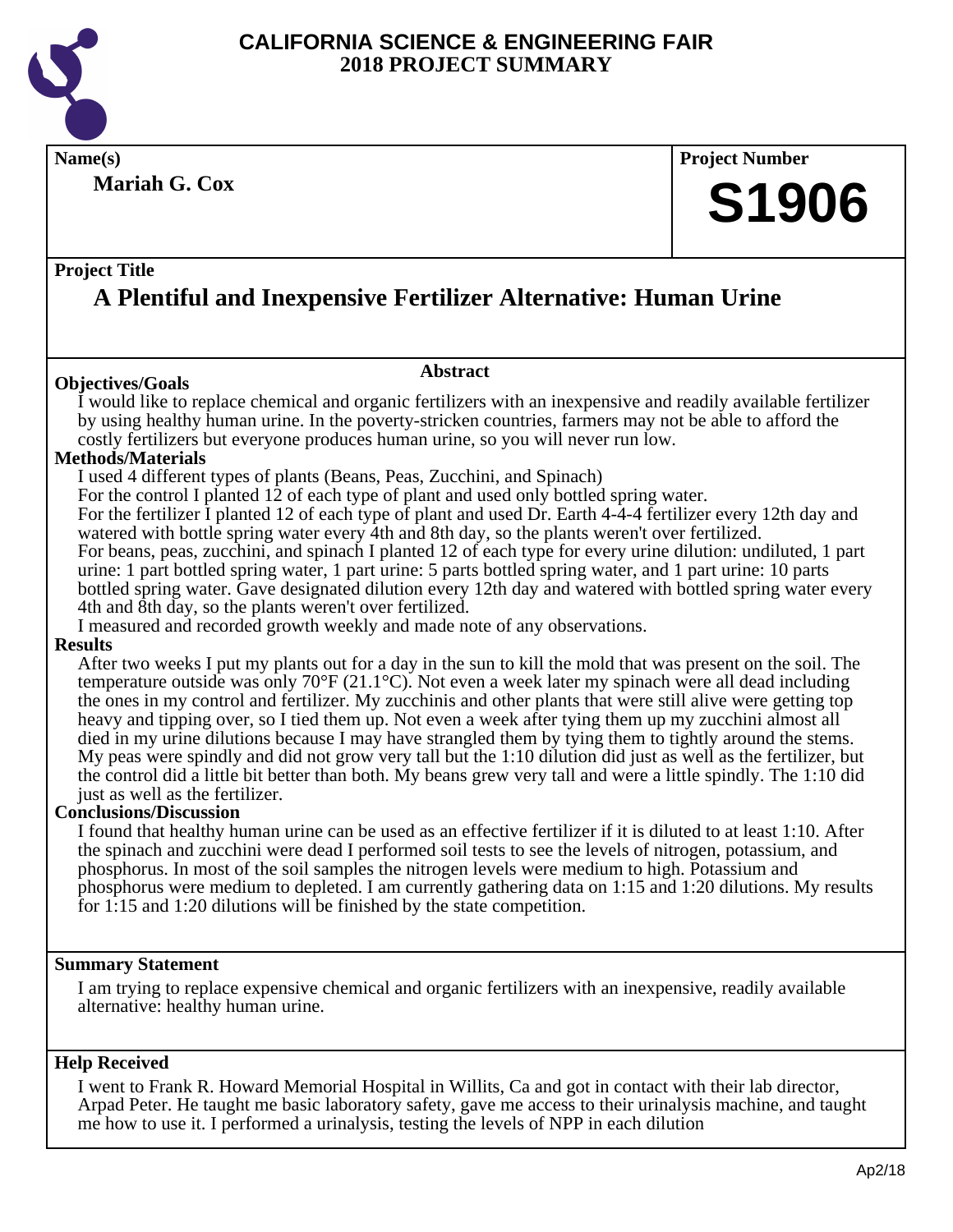

**Alex R. Desbans**

**Name(s) Project Number**

# **S1907**

#### **Project Title**

### **The Effects of Chicken Manure and Miracle-Gro Fertilizer on the Speed of Development of Pea Plants**

#### **Abstract**

**Objectives/Goals** The objective of this study is to determine which amendment to soil, chicken manure or Miracle-Gro fertilizer, would help a snow pea plant develop quickest.

#### **Methods/Materials**

Grew 8 snow pea plants in each of 3 soil beds for 40 days. The first control bed had just garden soil, the second bed had soil amended with chicken manure, and the third bed had soil amended with Miracle-Gro Fertilizer. Measured the pH, nitrogen, phosphorus, and potash levels every 5 days using 3 HoldAll soil test kits. Each plant received the same amount of water and sunlight each day, so the soil and the amendments were the only variable in this experiment.

#### **Results**

The Miracle-Gro plants sprouted in an average of 6.67 days, with a final average height of 5.5 cm and 17.8 leaves. The chicken manure plants sprouted in an average of 9.38 days, with a final height of 10.56cm and 27 leaves. The control plants sprouted in an average of 7.88 days, with a final height of 6.01 cm and 16.5 leaves. Both chicken manure and Miracle-Gro plants had similar levels of pH, nitrogen, and potash, higher than the control. The chicken manure plants had the highest levels of phosphorus. Finally, the chicken manure plants grew approximately 0.345 cm per day, while the Miracle-Gro plants grew only 0.165 cm per day and the control plants grew about 0.187 cm per day.

#### **Conclusions/Discussion**

The plants grown with chicken manure developed the quickest in terms of height and amount of leaves due to the soils high level of phosphorus. With further background research, I learned that phosphorus plays an important role in root development. So, the plants grown with the chicken manure took the longest to sprout since it logically took longer for the plants stronger roots to develop, but grew quicker vertically because of the strong foundation that the roots provided. The importance of these results is that they demonstrate that chicken manure is a viable natural alternative to potentially hazardous artificial fertilizers like Miracle-Gro.

#### **Summary Statement**

My project determined that the addition of natural chicken manure to soil helps snow pea plants develop quicker than the addition of artificial Miracle-Gro Fertilizer to soil due to the manures naturally occurring high levels of phosphorus.

#### **Help Received**

After consulting my science teacher at school about what materials I would need, my parents assisted me in purchasing and obtaining these materials. I completed the rest of the experiment independently.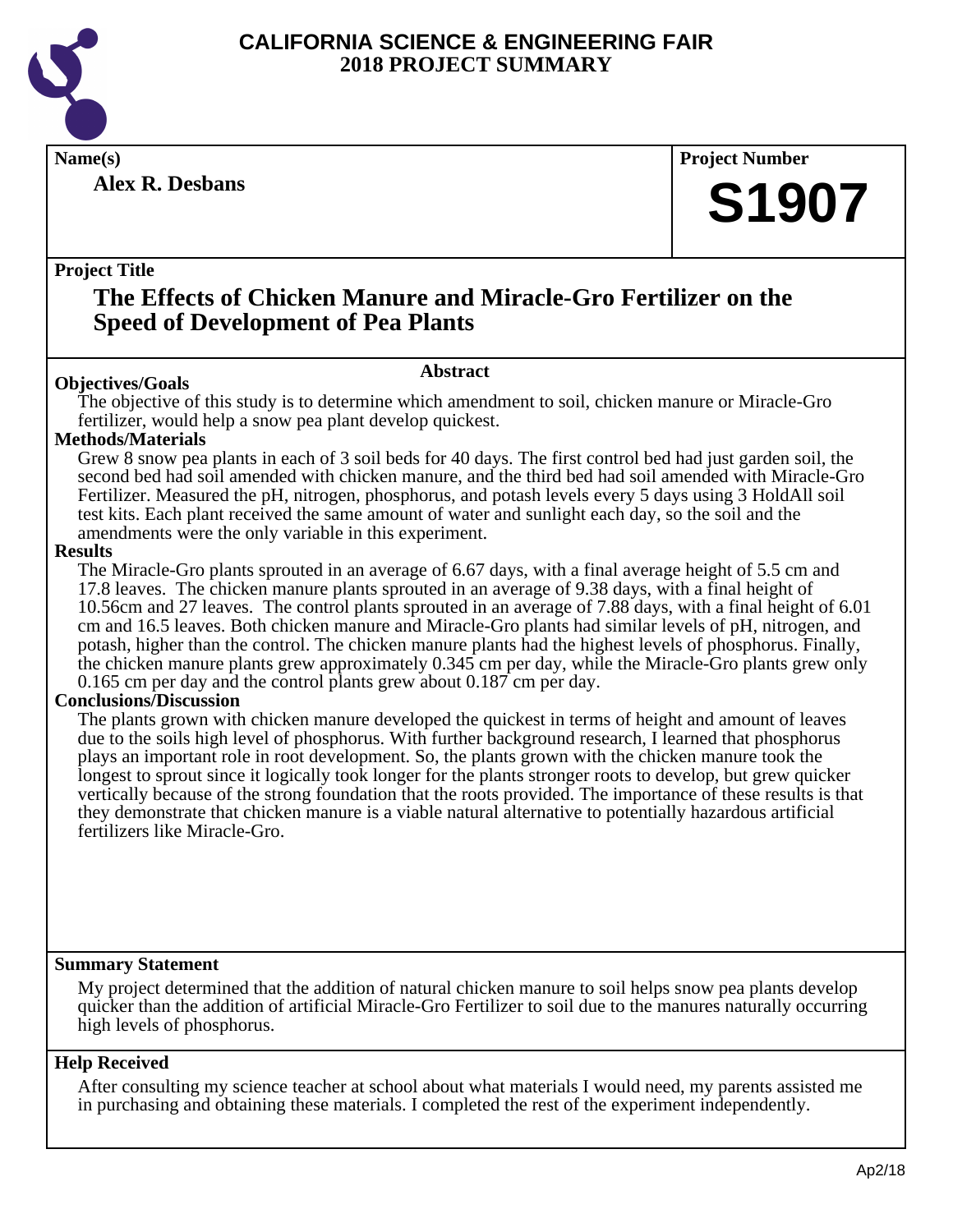

**Anita Garg**

**Name(s) Project Number**

# **S1908**

#### **Project Title**

### **The Role of Physiological Traits in the Restoration of the Coastal Sage Scrub Community**

#### **Abstract**

**Objectives/Goals** The goal of this project was to understand how native coastal sage scrub species' individual physiological traits impact their health and growth in various environments.

#### **Methods/Materials**

Methods: Species with differing environmental traits were observed in environments that induced various stresses and responses. The first variable altered was seeding style, in which the stomatal conductance and height of 48 Salvia apiana plants were observed in a mixed and shrubs-only seeding style. The second variable altered was seeding method, in which the chlorophyll content and height of six coastal sage scrub species were observed in seeded and planted plots. The third variable altered was slope aspect, in which the SLAs of roughly 50 samples each of Sonchus oleraceus, Eriogonum fasciculatum, Encelia californica, and Artemesia californica were measured on north-facing and south-facing slopes. The drought tolerance of Isocoma menziesii and Encelia californica was quantified through the observation of weight of water consumed and number of live and dead leaves throughout the course of the experiment. Materials:

Instruments: Scientific oven, plant pots, wax paper, meterstick, scientific scale, decagon leaf porometer, SPADmeter.

Plants: 10 Isocoma menziesii plants, 10 Encelia californica plants; 48 Salvia apiana plants at the Loma Ridge Restoration Site; roughly 50 samples each of Sonchus oleraceus, Eriogonum fasciculatum, and Encelia californica from the Loma Ridge Restoration Site; Encelia californica, Salvia mellifera, Artemesia californica, Eriogonum fasciculatum, Baccharis emoryi, and Acmispon glaber plants at the Back Bay Science Center.

#### **Results**

It was observed that in a mixed seeding style, Salvia apiana had a higher stomatal conductance and lower height. Only Eriogonum fasciculatum had higher specific leaf areas on south-facing slopes. Encelia californica consumed more water and had more live leaves than did Isocoma menziesii throughout the experiment. Five of six species displayed greater height through planting than seeding.

#### **Conclusions/Discussion**

Extensive root systems lead to nutrient deficiency. Planted seeding methods encourage pre-developed root systems, which allow for greater plant growth; an exception to the pattern are pioneer species. Trichomes and small leaves lend species greater ability to conserve water. Mesophytic leaves encourage rapid water loss.

#### **Summary Statement**

I observed which physiological traits allowed certain coastal sage scrub species to respond uniquely to various environmental stressors.

#### **Help Received**

My science teacher Mr. Smay guided me through the steps of the scientific process.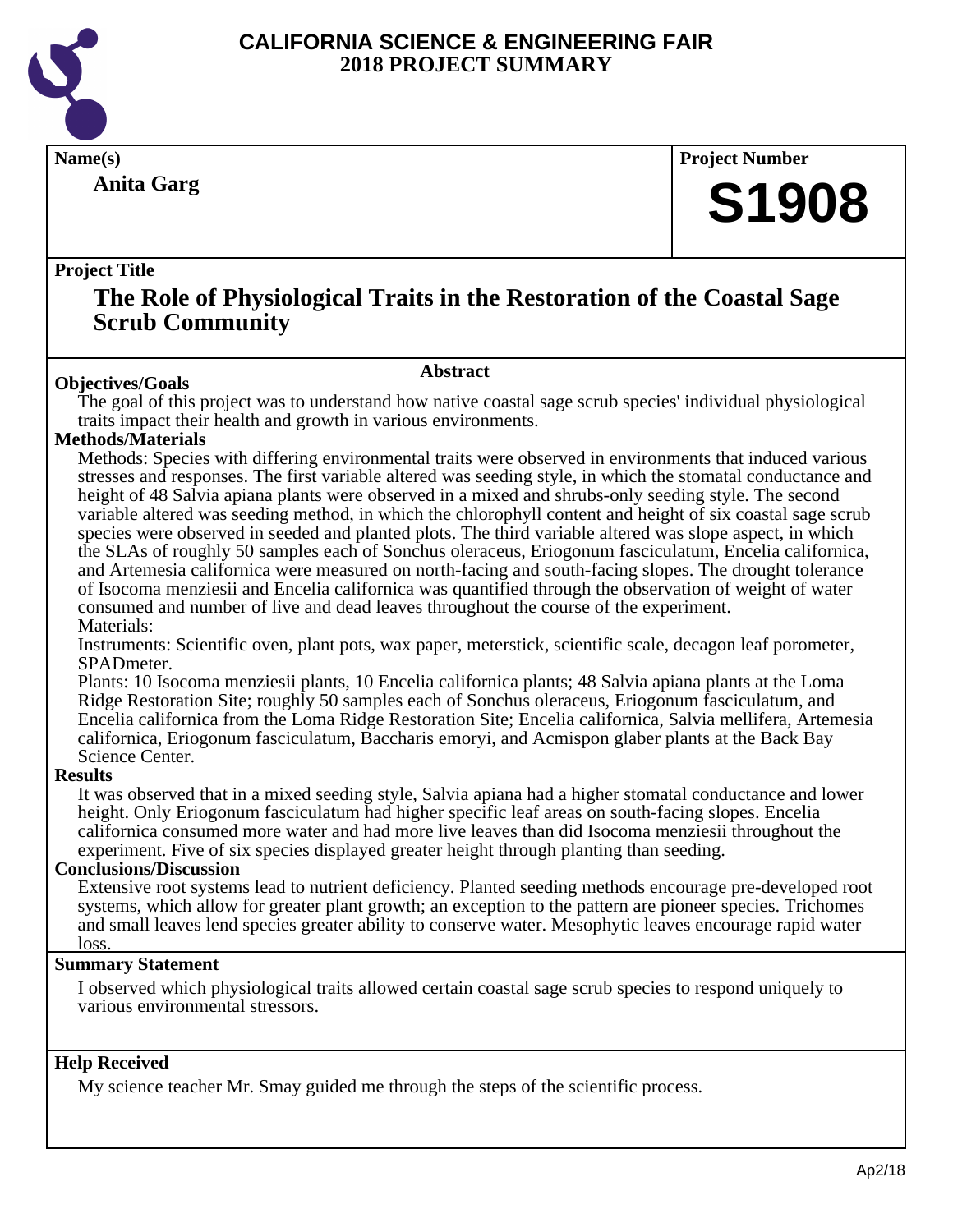

**Name(s) Project Number Project Title Abstract Francis Geng Prolong Life of Roses: Cut Stem into Different Angles S1909 Objectives/Goals** This project is to test which angle of rose stem cut can increase the longevity of roses the most. **Methods/Materials** 18 fresh uncut roses of same conditions harvested on the same day, 18 200 mL test tubes, an exacto knife, a protractor and distilled water. **Results** The angles of the cut stem influenced the longevity of roses. Roses with 45-degree angle cuts preserved their freshness for a longer time compared to the roses with other degrees of angle cuts. The roses cut at a 45-degree angle lasted over 7 days while the next longest was 6 days for 60-degree angle group. **Conclusions/Discussion** In the experiment, the three roses with 45-degree angle cut stems showed an average lifespan of 7.3 days, which is longer than the average longevity of all other groups in the experiment. My project is the first research about the relation between stem angle cut and rose longevity. My result will benefit florists who want to increase the longevity of roses. This method will bring immense economical profit to the ornamental flower market.

#### **Summary Statement**

I discovered that 45-degree angle cuts benefit the longevity of roses the most.

#### **Help Received**

I used the test tubes, exacto knife and distilled water in the York School Biology Laboratory.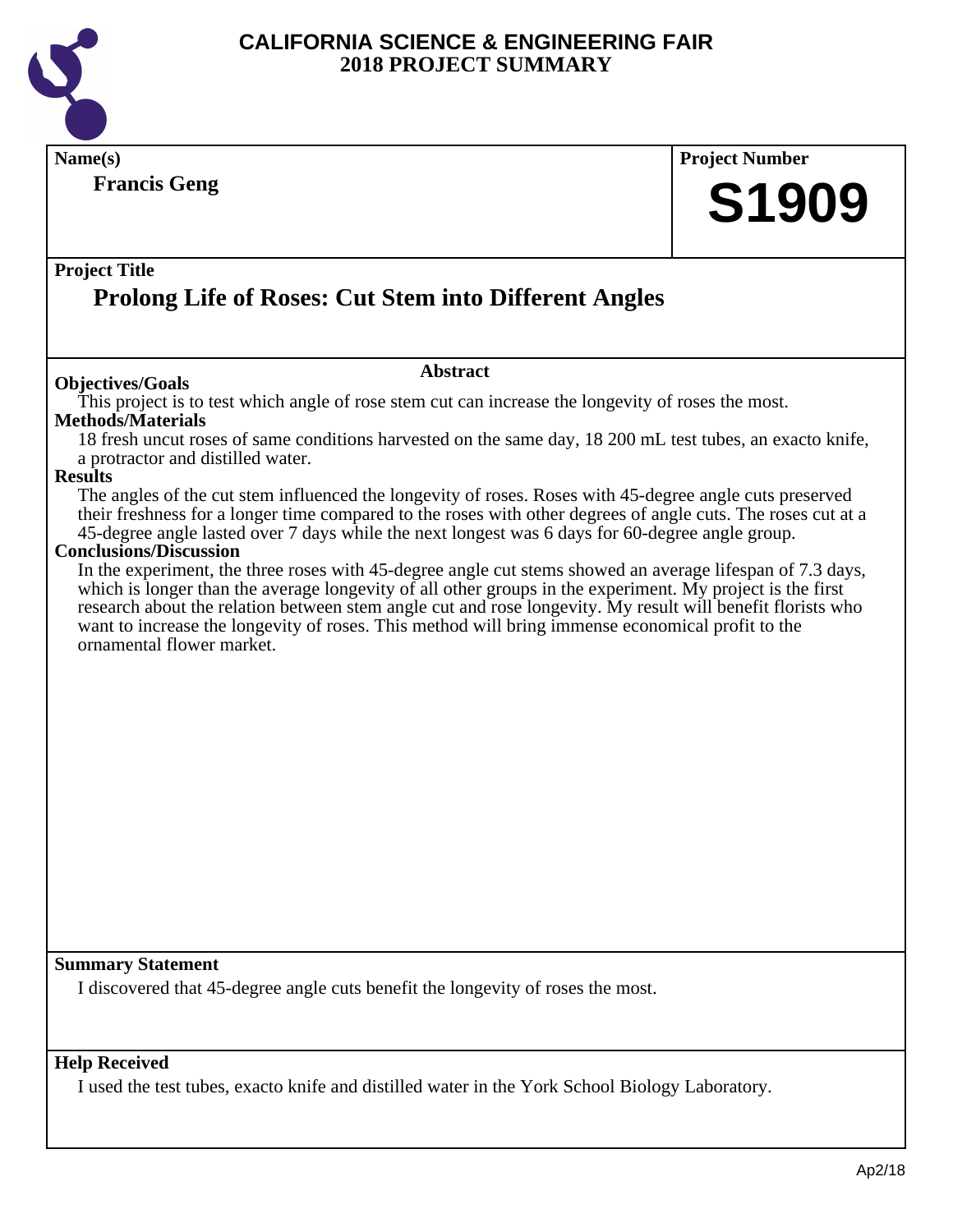

**Sagar Gupta**

**Name(s) Project Number**

# **S1910**

#### **Project Title**

## **The Effect of Mutating Cellobiose Transporters on Thaxtomin Production in the Plant Pathogen Streptomyces scabies**

#### **Objectives/Goals**

#### **Abstract**

Pathogenicity by the plant pathogenic Streptomyces scabies, the causative agent of common scab disease on various economically important root and tuber crops, is triggered by cellobiose, a subunit of the plant cell wall polymer cellulose. Cellobiose induces the production of thaxtomin A, the main virulence factor of this species. This phytotoxin affects the plant cell wall leading to stunted growth, cell hypertrophy and tissue necrosis. Previous research found that the deletion of the primary cellobiose transporter resulted in a significant decrease in thaxtomin production. However, bacteria missing this transporter were still viable on minimal medium with cellobiose as the only carbon source (TDMc). Hence, the presence of another cellobiose transporter was suspected. Indeed, homology searches revealed there to be two other transporter candidates.

The goal of this project is to study the role of these additional transporters during the onset of plant pathogenicity of S. scabies.

#### **Methods/Materials**

Deletion mutants were created by replacing the gene coding for the solute-binding protein of the transporters by an antibiotic resistance cassette. Three assays were conducted. For each assay, cultures of bacteria were grown and the optical density was equalized. Three biological repeats were present in all assays. The liquid and plate assays had two technical repeats. These assays were conducted on thaxtomin dependent medium with cellobiose (TDMc) and oat bran medium liquid (OBB) and solid (OBA), both of which are complex mediums. The radish assay was conducted on 1.5% agar. Thaxtomin production was measured through an HPLC machine.

#### **Results**

The mutation of second and third transporters showed no difference in growth or thaxtomin production compared to the wild type when grown on TDMc. However, on OBA one of the mutants failed to produce toxin. In addition, radish seedlings infected with this mutant only showed an attenuated virulence phenotype.

#### **Conclusions/Discussion**

The results show that under complex conditions at least one other transporter is important in the sensing of environmental triggers inducing the production of thaxtomin. The loss of a second transporter could not be compensated for by the actual cellobiose transporter. This is shown by the results of plant bioassays and the inability of this mutant to produce toxin on plant-based media that are known to induce thaxtomin production.

#### **Summary Statement**

At least two transporters are involved in the sensing of environmental triggers that induce the production of the plant toxin thaxtomin A in the plant pathogenic bacterium Streptomyces scabies.

#### **Help Received**

Dr. Isolde Francis at CSU Bakersfield provided guidance and materials for this project.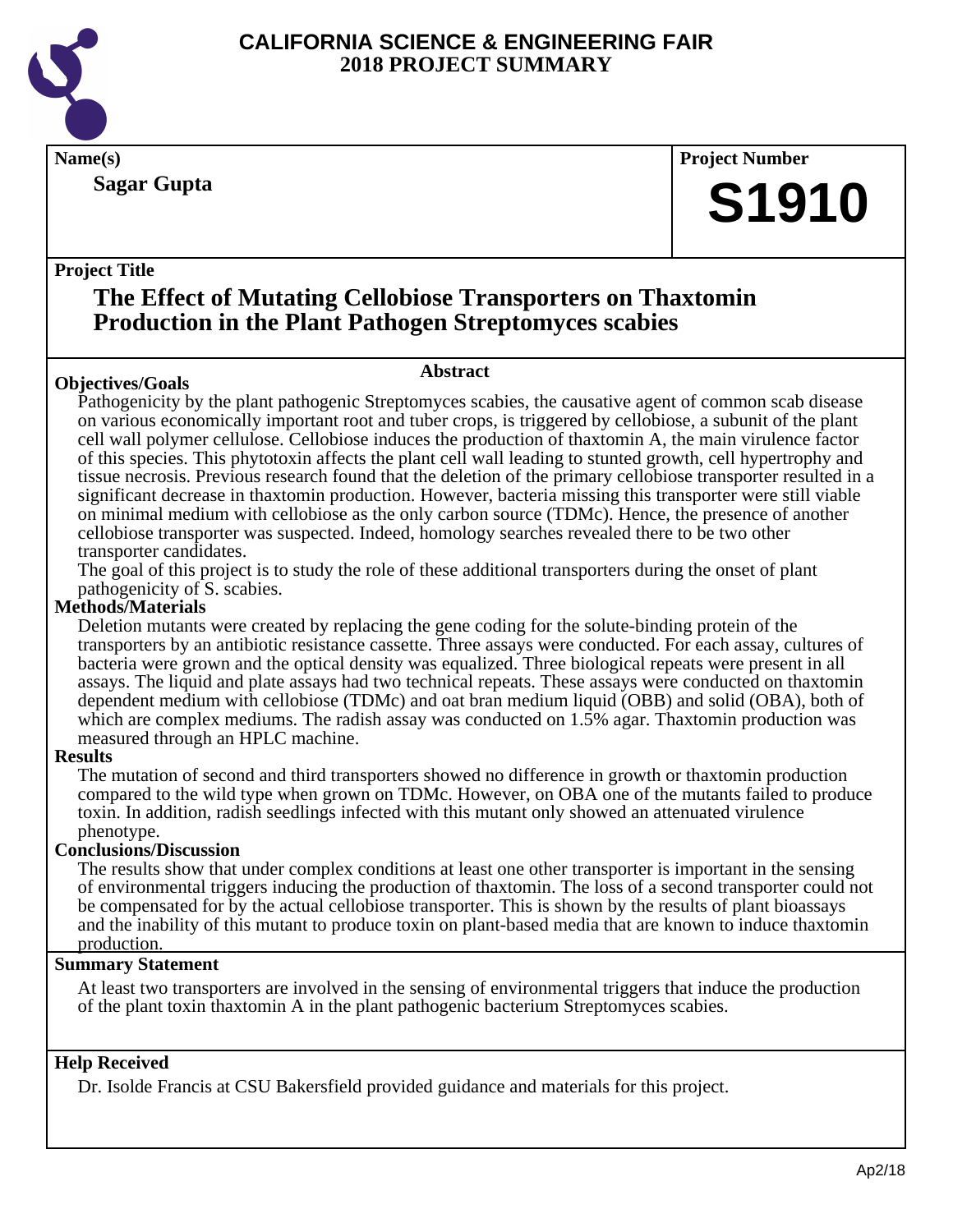

# **Desiree Ho**

# **Name(s) Project Number S1911**

#### **Project Title**

## **Synergistic Combinations of Mutualistic Epiphytes as Biocontrol Agents against Pseudomonas syringae**

#### **Objectives/Goals**

The objective of this project is to design a more targeted and effective biocontrol agent to reduce the impact of bacterial brown spot disease on green beans. I hypothesized that a greater diversity of leaf bacteria would increase nutrient utilization and antibiotic production against the pathogen, Pseudomonas

**Abstract**

syringae, protecting the plant from disease.

#### **Methods/Materials**

Investigation consisted of inoculating bean leaves with different combinations of antagonists before infection with the pathogen, testing for antibiotic production on agar plates, nutrient utilization profiling, and quantification of naturally occurring bacteria on leaves. Mutant strains inhibited in antibiotic production were tested for confirmation.

#### **Results**

My hypothesis was conditionally supported; if the combined strains were compatible, inhibited P. syringae, and competed for similar nutrients, the plant was protected from the pathogen to a degree greater than either individual strain. The results of experimentation showed that the increased population density of epiphytic bacteria on wet control plants generally reduced disease severity by half. Cyclic antagonism of A505, A534, and P. syringae resulted in low lesion counts overall, and the passive combination of A501 and A530 likely reduced lesion numbers through competitive exclusion of the pathogen.

#### **Conclusions/Discussion**

The combination of A533 and A538 was most effective in reducing disease severity through their additive antibiotic production and nutrient competitive exclusion. The synergistic combinations of protective bacteria has the potential to employ the strengths of multiple antagonists to control pathogens on a flexible range of crops.

#### **Summary Statement**

I combined protective epiphytic bacteria based on their antibiotic production and nutrient utilization properties to effectively inhibit plant pathogens.

#### **Help Received**

Prof. Steven Lindow and Renee Koutsoukis at UC Berkeley provided laboratory access, bacterial strains, and advice on improving my idea.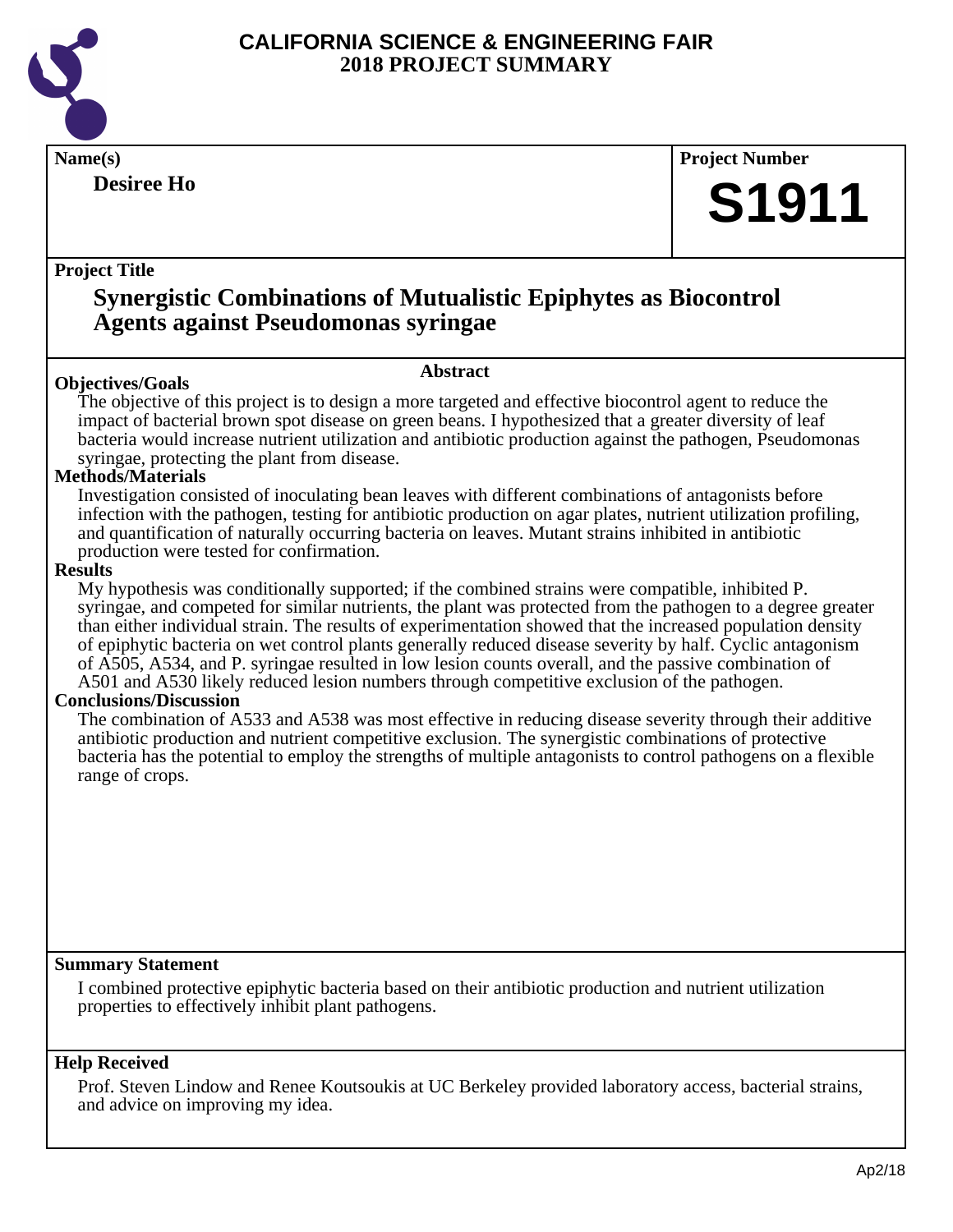

**Name(s) Project Number Project Title Abstract Summary Statement Help Received Gavin C. Joyce Surviving Drought IV: More for Less S1912 Objectives/Goals** The experiment aimed to identify what approximate amount of daily recycled water produced the highest ratio of fruit to water expended for squash plants in a tiered system. **Methods/Materials** Tiered watering structure, apparatus for obtaining recycled water, scale, liter-sized measuring cup. Watered plants daily with specified amounts of recycled water while recording amounts of fruit harvested and water expended while cycling water from the bottom tier back to the top tier. **Results** The results of my experiment show that approximately 1200 mL/day of water produces the highest ratio of fruit to water expended in a tiered watering system with squash plants. **Conclusions/Discussion** The results of my experiment revealed that 1200 mL/day of recycled water sufficiently supplied growing plants with enough nutrients to thrive while not over saturating them with nutrients, damaging them. This knowledge would help people conserve water while also producing more fruit with the lower amount of water being used. This experiment aimed to determine what approximate amount of daily recycled water is best for producing the highest ratio of fruit to water expended in squash plants. I found that 1200 mL/day of recycled water produces the highest ratio.

I designed and conducted the experiment myself. I also built the structure for the experiment with my grandfather, who allowed me to use his garden infrastructure for the experiment. In addition, my mother and my biology teacher, Ms. Sainato, both advised me on my experiment.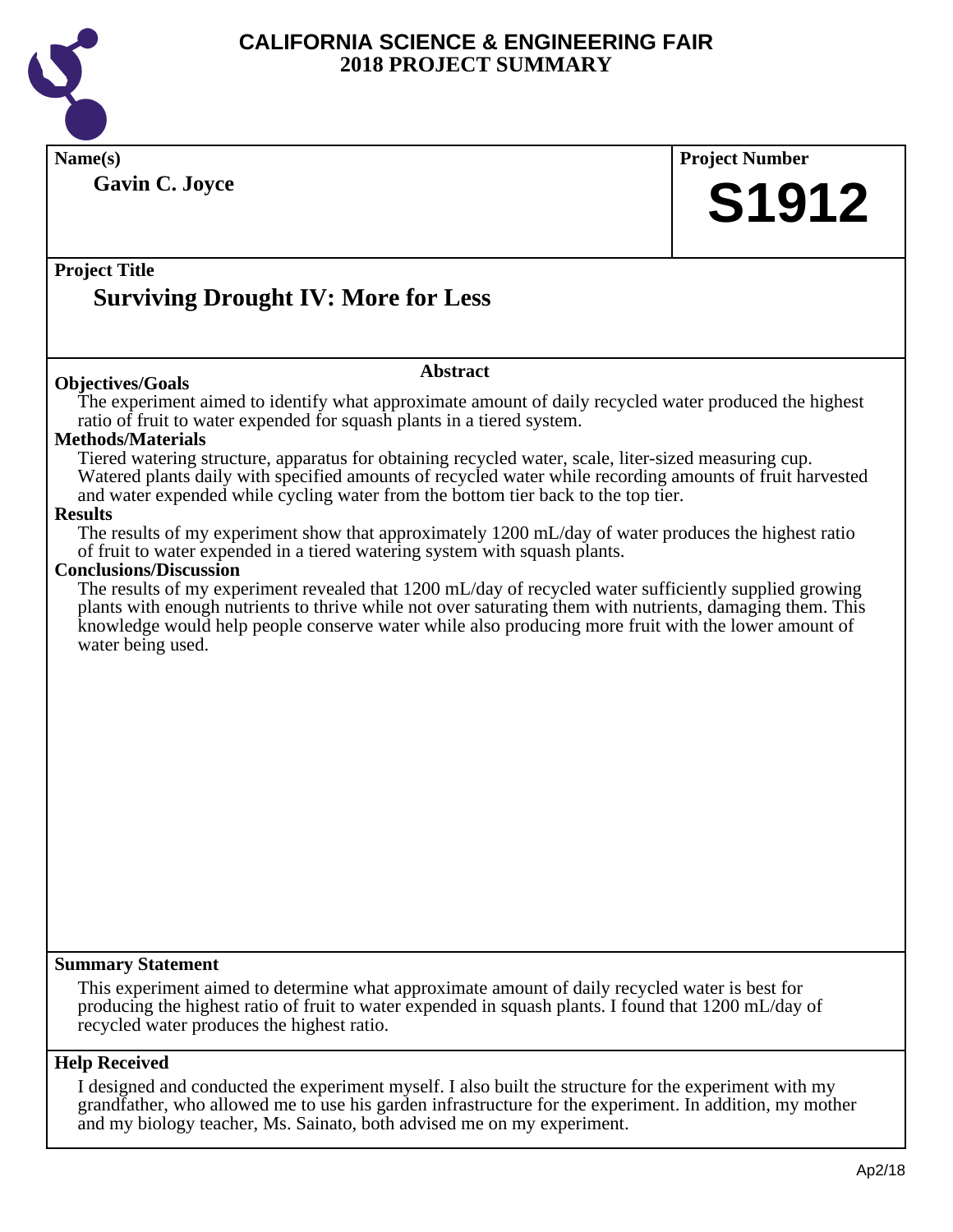

**Anne K. Miyadi**

**Name(s) Project Number**

# **S1913**

#### **Project Title**

# **The Effectiveness of Agriculture Systems Comparing Traditional, Hydroponics, and Aquaponics on the Growth of Allium cepa**

#### **Objectives/Goals**

**Abstract**

Three different agricultural systems for growing crops were tested for their effectiveness. The hypothesis for this experiment was that Allium cepa (green onion) specimens cultivated in an aquaponics system would yield the tallest plants, those in a hydroponics system would be of a slightly shorter height, while those grown in a traditional soil-based, hand-watered system would be the shortest.

#### **Methods/Materials**

Supplies included plastic bins, PVC pipes, bulkhead fittings, clay bead media, pumps, aquarium tubing, a fish tank, 25 tilapia, water, all-natural gardening soil, 36 Allium cepa. Three separate and unique agriculture systems were constructed. In the traditional system, specimens were placed in soil and watered by hand. The hydroponics and aquaponics system had specimens suspended in clay bead media with identical pumps circulating water to and from the growbeds. The hydroponics system circulated water only. The aquaponics system included a separate tank of tilapia whose effluent was circulated as fertilizer.

#### **Results**

The Allium cepa grown in the traditional system were significantly smaller than those specimens grown in the hydroponic system, and in turn, both were smaller than those grown in the aquaponics system, proving the hypothesis correct. The specimens in the traditional system grew to a mean of 1.8 centimeters tall. In contrast, the specimens in the hydroponic system grew to a mean of 6.4 centimeters tall, approximately 3.5 times taller than those in the traditional system. Significantly, the specimens in the aquaponics systems grew to a mean of 9.4 centimeters, approximately 5.2 times taller than those in the traditional system.

#### **Conclusions/Discussion**

Hydroponics and aquaponics are vastly more effective than traditional agricultural systems. But the modest difference between aquaponics and hydroponics leads to the conclusion that fish effluent is only moderately beneficial. Hydroponics and aquaponics both offer more efficient growth. Rather than switching from traditional systems merely to try to maximize growth, farmers should consider using either hydroponics or aquaponics to also conserve water and space while growing crops more efficiently and effectively.

#### **Summary Statement**

I tested the effectiveness of different agricultural systems and learned that aquaponics is the best.

#### **Help Received**

I was advised by a friend who had personal experience in constructing aquaponics systems.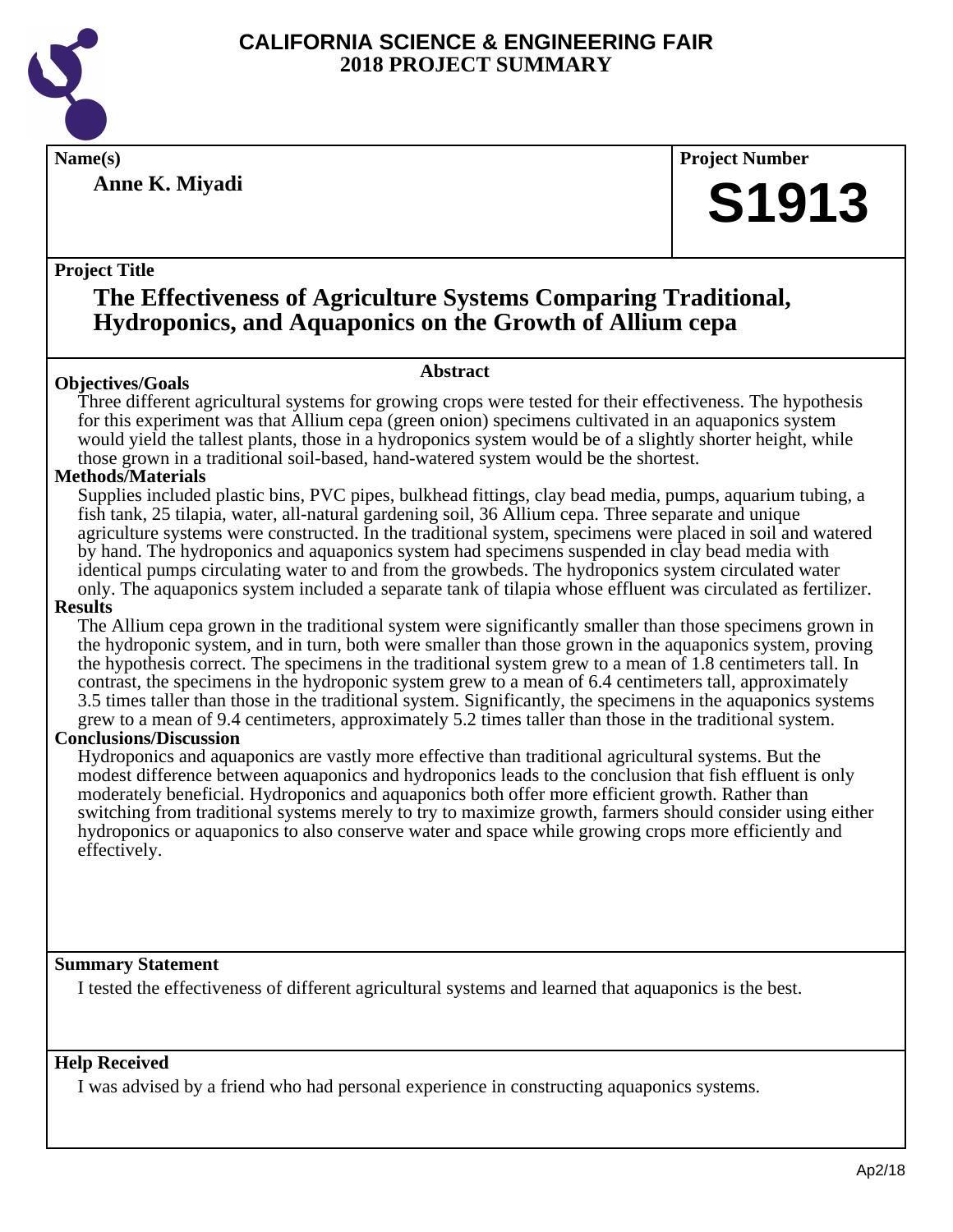

**Wynn Phaychanpheng; Audrey Sogata**

**Name(s) Project Number**

# **S1914**

#### **Project Title**

### **The Effects of Abscisic Acid on Growth of Unstressed and Stressed Brassica rapa**

### **Abstract**

**Objectives/Goals** To test possible effects of application of abscisic acid on unstressed and water stressed Brassica rapa, and see if ABA's role in stomata and water usage in a plant would help the plants better combat drought stimulation. Additionally, we wanted to find out what time in the Brassica rapa life cycle would be the optimal time for application to increase number of buds, leaves, flowers, height, and pods. We predicted days 15 and 17 would be the prime time for application because it is near the maturing stages of the Brassica rapa.

#### **Methods/Materials**

We provided a sustainable environment for the plants using an artificial lighting system and a self-watering deli cup system. We tested a total of 40 plants, in which 20 were unstressed and the other 20 were stressed by reduction of water intake. We also further separated them into groups based on what days we applied the hormone: Days 9,11, Days 15,17, and Days 21,23, in addition to a control and an ethanol(solvent) control. To apply the ABA, we created a solution using ethanol soluble ABA, ethanol, and distilled water; we sprayed each plant with approximately 3.2 ml of solution per application day.

#### **Results**

We found that ABA does not have as much as an effect in the areas of plant height and number of pods, but it does in the areas of number of leaves, buds, and flowers. In the unstressed group we noticed the plants treated with ABA had stunted growth; for example, the leaves had an average growth rate of -3.95% (Days 9, 11) group, 9.09% (Days 15,17) and 2.27%(Days 21,23). In comparison, the control groups had an average growth rate of 22% and 30%. For the stressed group, the effect was quite the opposite. There was an increase in average number of buds and flowers particularly. In both groups, the plants applied with ABA on Days 9,11 produced the most profound effects.

#### **Conclusions/Discussion**

Our hypothesis on the optimal time of application being Days 15,17 was not supported; application on Days 9,11 produced the most prominent effects. Furthermore, we found that when ABA is applied to unstressed Brassica rapa, growth is stunted, and when applied to water-stressed plants, growth is increased in buds and flowers. The life span of the stressed group with ABA application was also increased. This discovery can benefit agriculturalists by providing an innovative way to reduce the amount of water needed to sustain growth, or even improve it in plants.

#### **Summary Statement**

We tested the effects of abscisic acid on unstressed and water-stressed Brassica rapa and discovered a procedure to help reduce water intake of plants naturally.

#### **Help Received**

We bounced back ideas with Dr. Amy Litt, however we designed, performed, and analyzed data from our experiment ourselves. The statistics teacher at our high school, Mr. MacIntosh, aided us with learning valuable statistical tests.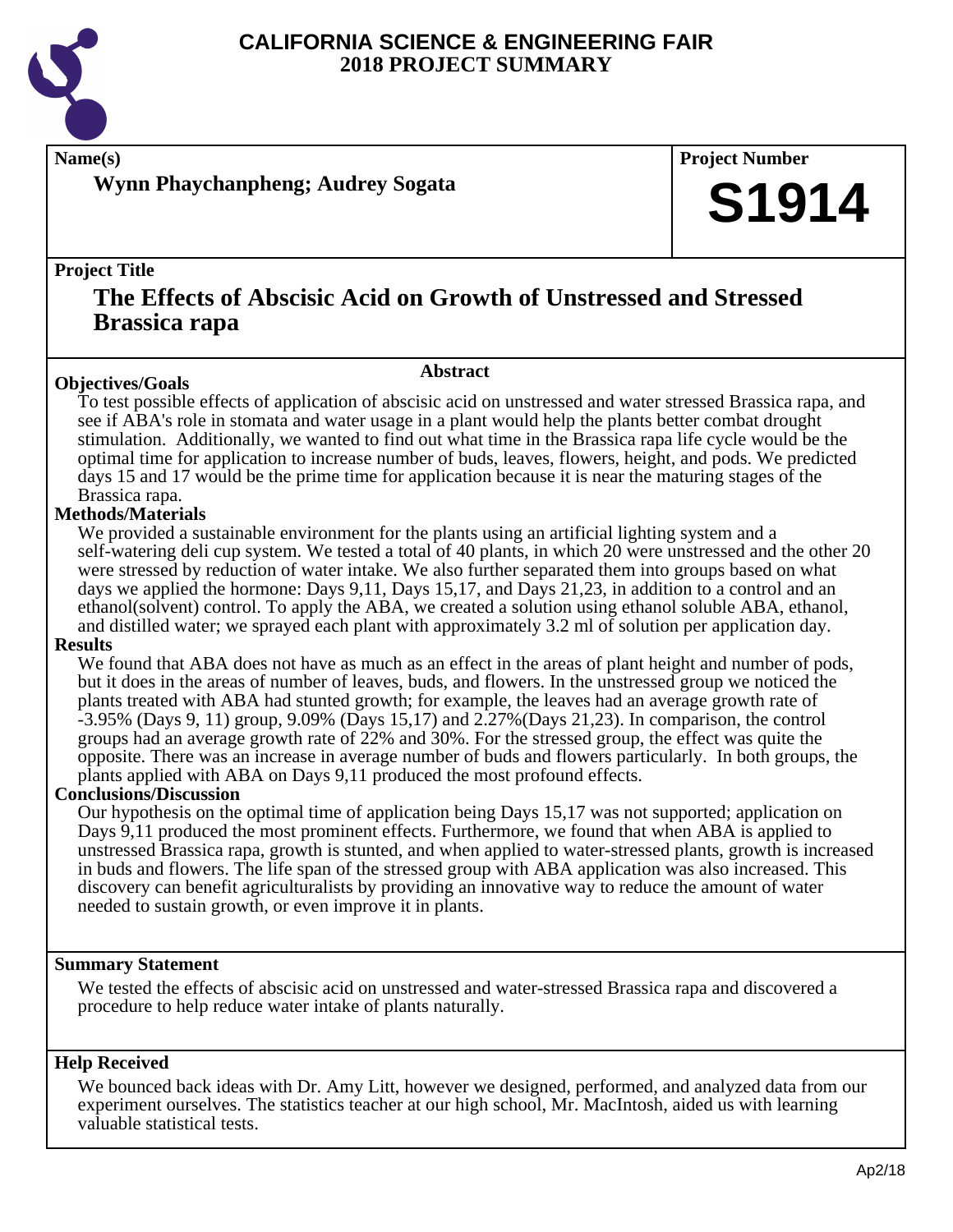

**Alina V. Pollner**

**Name(s) Project Number**

# **S1915**

#### **Project Title**

### **Novel Strategy to Increase Fruit Production via CRISPR-Cas9 Genome Editing**

#### **Abstract**

**Objectives/Goals** Towards enhancing fruit production, the purpose of this experiment was to eliminate Mini Zinc Fingers 1 and 2 (MZF1/2) from Arabidopsis thaliana using the genome editing method CRISPR-Cas9. An additional purpose of this experiment was to locate the expression of MZF1 by discovering where its promoter is active.

#### **Methods/Materials**

The pJJJ2 plasmid was created to be a T-DNA vector that allows plant transformation. This vector contained a multitude of important regions, including antibiotic resistance genes, a UBQ Constitutive Promoter, Cas9, and guide RNAs. These plasmids were then transformed into multiple bacterias and ultimately transferred into the wild type model organism Arabidopsis thaliana. Later, seeds were harvested and grown. Three plants that had received the plasmid were transplanted into soil until samples were taken for genotyping.

MZF1 promoter was fused to the GUS gene reporter present in the pJJGUS T-DNA binary vector. The promoter of MZF1 was amplified by PCR and cloned into pJJGUS and transformed into plants. Transgenic plants were selected for on Hygromycin MS plates, and plants were grown for six to eight weeks until samples were taken.

#### **Results**

The gene expression studies indicated that MZF genes are active in fruit, primarily in early growth stages. The CRISPR-Cas9 mutant had an altered genome, with two early stop codons produced, due to a G insertion in MZF1 and a two nucleotide deletion in MZF2. Interestingly, this led to a chimera stem that had a 333+ % increase in fruit, a novel result that is a positive indication of future value of this work.

#### **Conclusions/Discussion**

This study uncovered a previously poorly-understood role for MZF genes as crucial components for regulating and modulating fruit development and growth. These CRISPR-Cas9 mutants could therefore produce significantly more fruit compared to wild types, and could also increase food production when applied to other organisms (such as wheat, tomatoes, etc.). This new gene editing strategy for plants is not limited to MZF genes but also applicable to investigate functions of other genes critical for plant growth, differentiation and additional development programs.

#### **Summary Statement**

Through CRISPR-Cas9 genome editing, this project demonstrated a 333% increase in fruit production, in addition to elucidating the expression pattern of Mini Zinc Finger 1.

#### **Help Received**

All work shown in this project was completed entirely by the student. I received guidance with the design of the guide RNAs. I worked at the Yanofsky Lab at the University of California at San Diego with Dr. Juan-Jose Ripoll and Prof. Martin Yanofsky.